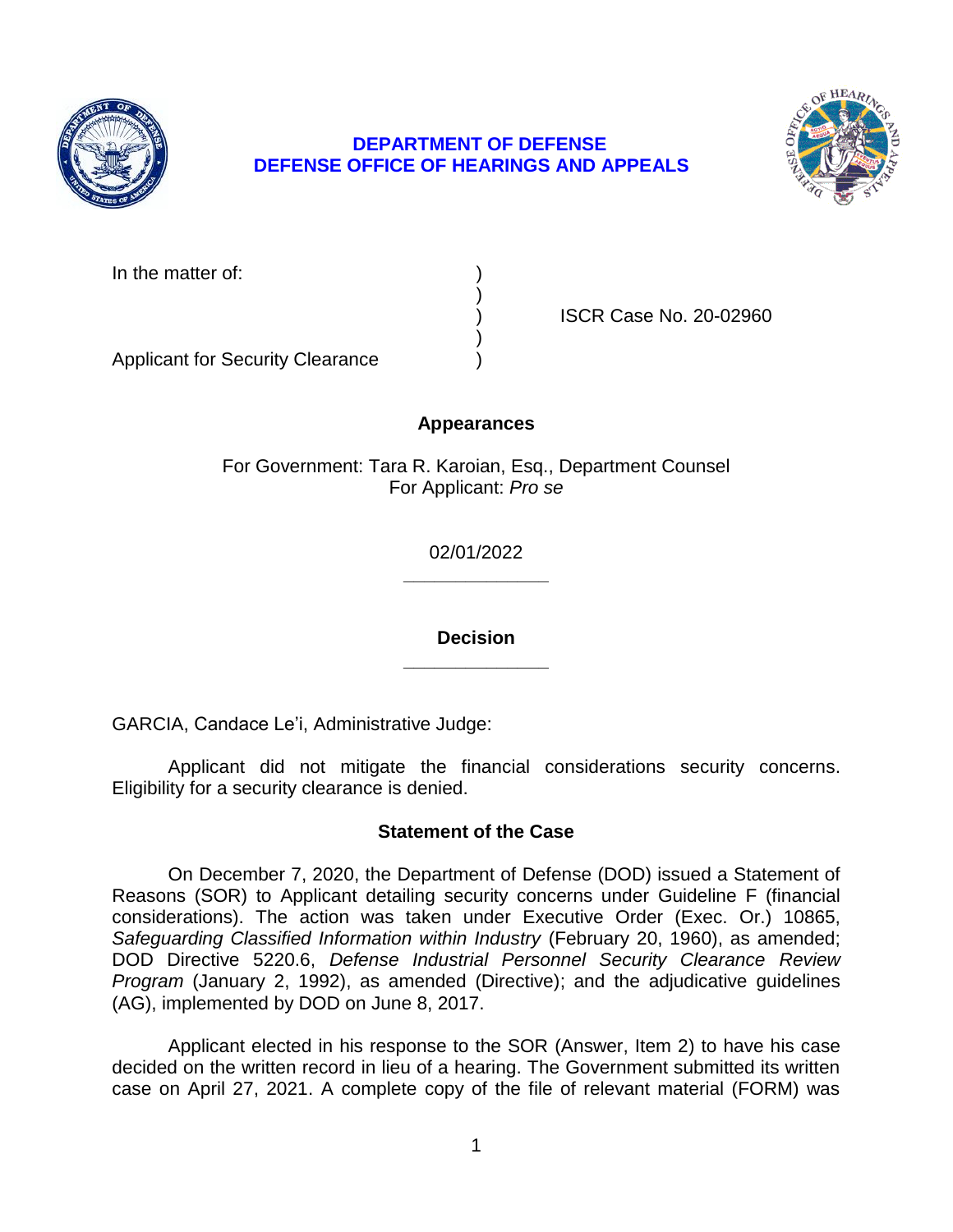provided to Applicant, who was afforded an opportunity to file objections and submit material to refute, extenuate, or mitigate the security concerns. Applicant received the FORM on May 11, 2021, and he responded to the FORM on June 3, 2021 (FORM Response). The case was assigned to me on July 16, 2021. The Government's documents identified as Items 1 through 7 are admitted in evidence without objection.

#### **Findings of Fact**

 Applicant admitted all of the SOR allegations in his Answer. He is 48 years old, married, and he does not have any children. As of his October 2019 security clearance application (SCA), he owned a home in state A since October 2017; he previously owned a home in state B from 2007 to October 2017. (Items 1, 2, 3; FORM Response)

 Applicant graduated from high school in 1991. He earned a bachelor's degree in 2017. As of his October 2019 SCA, he worked as a developer for his employer, a DOD contractor, since February 2017. He worked for a previous DOD contractor from January to June 2015. He was a self-employed consultant from February to August 2013. He briefly served in the U.S. Army Reserve in 1993 and was medically discharged. He has previously held a security clearance. (Items 3, 7; FORM Response)

 Answer and during his 2020 background interviews, Applicant acknowledged his delinquent student loans and stated that he was unsure what the debt in SOR ¶ 1.I was for. All of Applicant's delinquent student loans are listed on his November 2019 credit bureau report. The student loans in SOR ¶¶ 1.a - 1.k and the debt in SOR ¶ 1.l are listed on his August 2020 credit bureau report. All but one of Applicant's delinquent student loans, totaling \$72,858, are listed on his April 2021 credit bureau report. Applicant also discussed his delinquent student loans during his 2020 background The SOR alleged that Applicant had 13 delinquent student loans totaling \$73,659 (SOR ¶¶ 1.a - 1.k, 1.m - 1.n) and a \$698 delinquent consumer debt (SOR ¶ 1.l). In his interviews. (Items 1, 2, 4, 5, 6, 7)

 During his 2020 background interviews, Applicant attributed his delinquent student loans to his 2013 period of self-employment. In his Answer and FORM Response, he stated that his student loans remained delinquent because he was financially supporting his sister-in-law, who was disabled and not yet approved for disability benefits, in addition to his best friend, who had difficulty finding employment during the COVID-19 pandemic. In his FORM Response, he stated that his spouse was disabled and required assistance with daily activities, which Applicant, at times, had to pay for; his home required repair after it was damaged by a tornado in 2019, and he was in the process of appealing his denied insurance claim; and he and his spouse spent their savings after Applicant's security clearance was suspended and he lost his job. (Items 2, 7; Form Response)

 Applicant stated in his Answer that he and his spouse had one remaining car payment due in January 2021, after which time they would have at their disposal \$5,000 to apply toward their delinquent debts. In his FORM Response, Applicant stated that he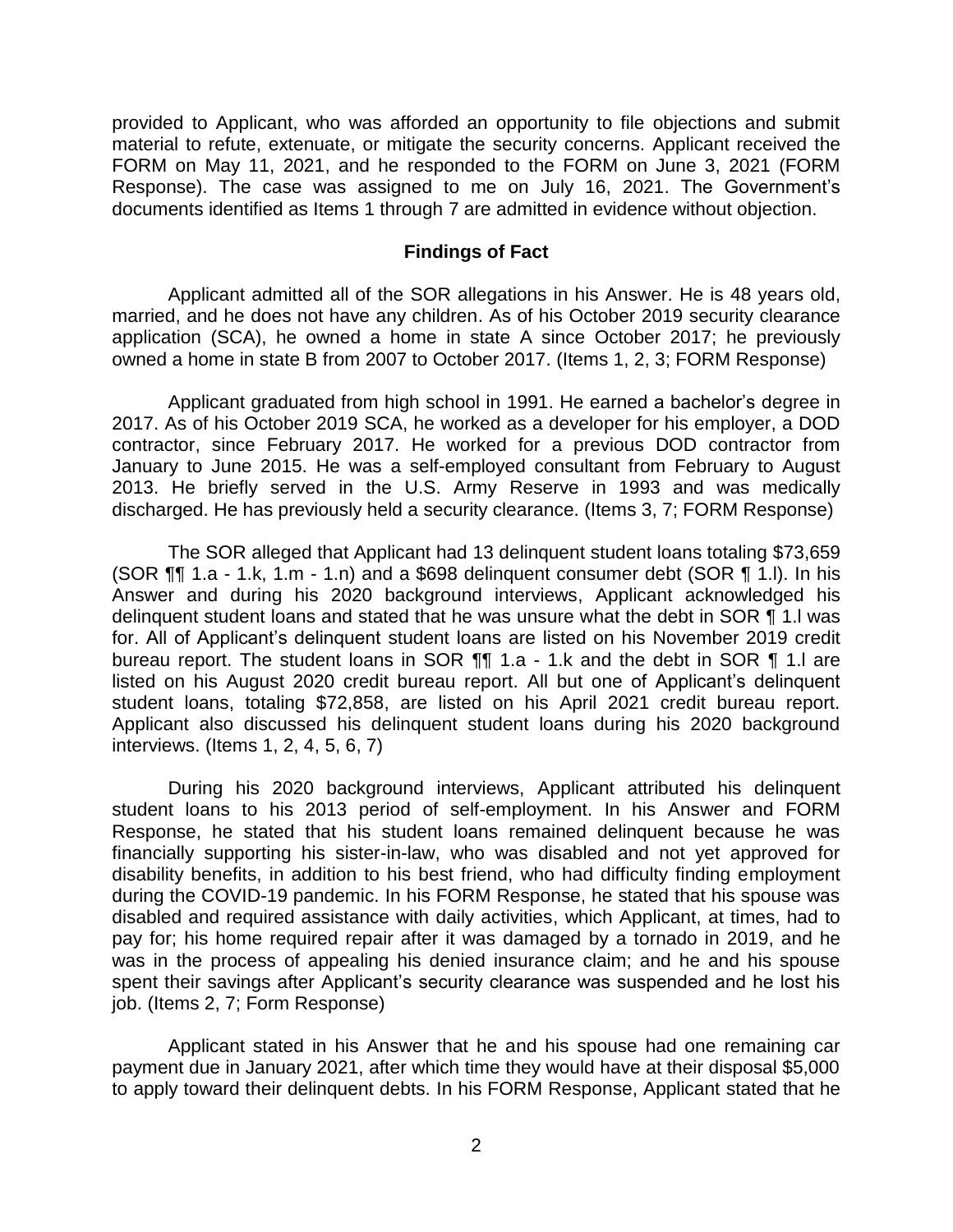secured new employment and built up his savings. He stated that he stopped providing financial assistance to his friend, who was able to find employment. He stated, without providing corroborating documentation, that he started paying his delinquent student loans and planned to increase his monthly payments. He stated that he moved his sister-in-law, who had secured Medicare coverage and applied for disability benefits, to live with him and his spouse to consolidate living expenses. He submitted no evidence to show he received financial counseling, is following a budget, or engaged any debt consolidation services. (Items 2, 7; FORM Response)

#### **Policies**

 administrative judge must consider the adjudicative guidelines. In addition to brief introductory explanations for each guideline, the adjudicative guidelines list potentially disqualifying conditions and mitigating conditions, which are used in evaluating an When evaluating an applicant's suitability for a security clearance, the applicant's eligibility for access to classified information.

 These guidelines are not inflexible rules of law. Instead, recognizing the complexities of human behavior, these guidelines are applied in conjunction with the factors listed in the adjudicative process. The administrative judge's overarching adjudicative goal is a fair, impartial, and commonsense decision. According to AG  $\P$  2(a), the entire process is a conscientious scrutiny of a number of variables known as the "whole-person concept." The administrative judge must consider all available, reliable information about the person, past and present, favorable and unfavorable, in making a decision.

The protection of the national security is the paramount consideration. AG  $\P$  2(b) classified information will be resolved in favor of the national security." In reaching this decision, I have drawn only those conclusions that are reasonable, logical, and based requires that "[a]ny doubt concerning personnel being considered for access to on the evidence contained in the record.

 Under Directive ¶ E3.1.14, the Government must present evidence to establish responsible for presenting witnesses and other evidence to rebut, explain, extenuate, or mitigate facts admitted by applicant or proven by Department Counsel, and has the controverted facts alleged in the SOR. Under Directive ¶ E3.1.15, an "applicant is ultimate burden of persuasion to obtain a favorable security decision."

 A person who seeks access to classified information enters into a fiduciary relationship with the Government predicated upon trust and confidence. This relationship transcends normal duty hours and endures throughout off-duty hours. The Government reposes a high degree of trust and confidence in individuals to whom it grants access to classified information. Decisions include, by necessity, consideration of the possible risk that an applicant may deliberately or inadvertently fail to safeguard classified information. Such decisions entail a certain degree of legally permissible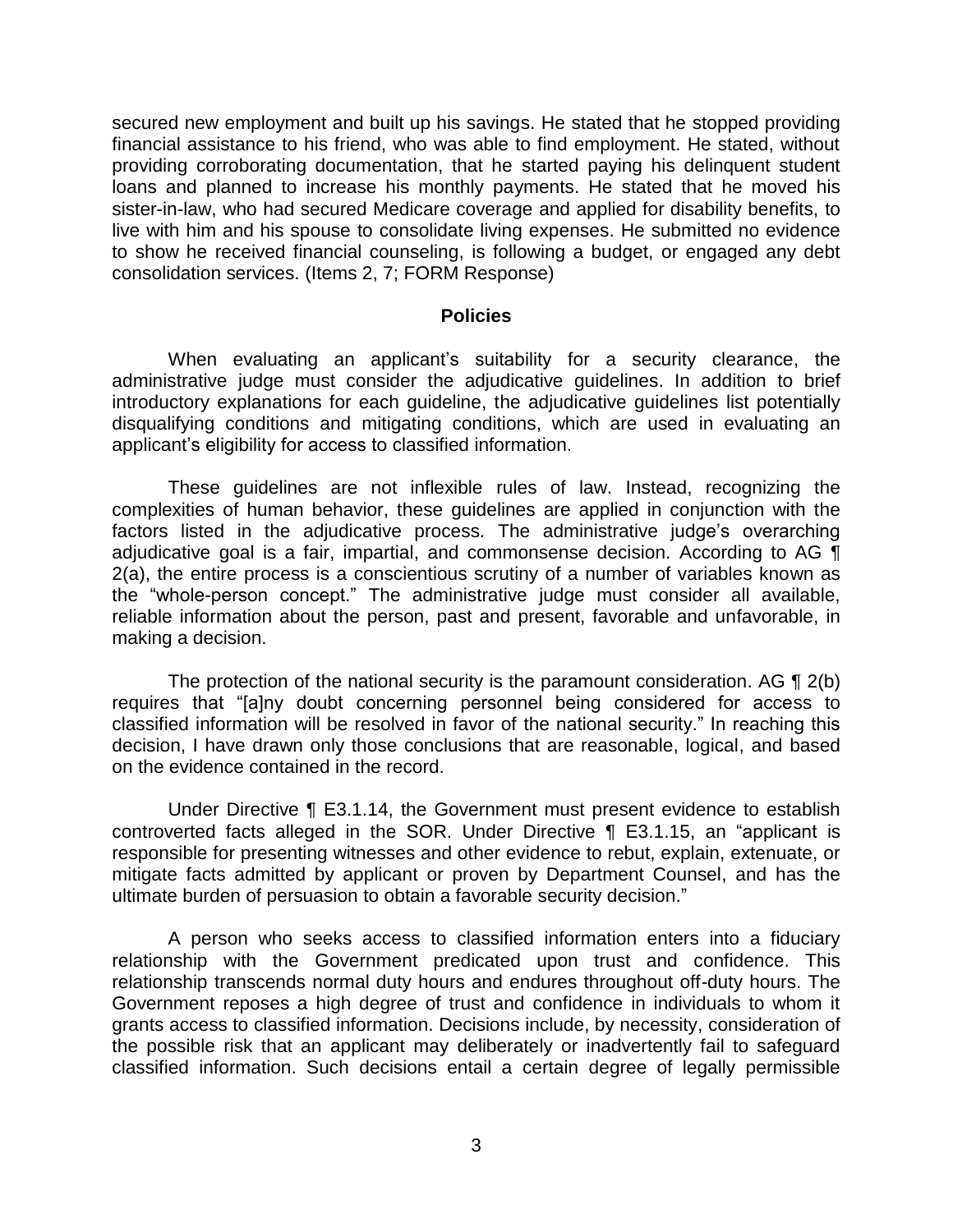extrapolation as to potential, rather than actual, risk of compromise of classified information.

 Section 7 of Exec. Or. 10865 provides that decisions shall be "in terms of the national interest and shall in no sense be a determination as to the loyalty of the applicant concerned." *See also* Exec. Or. 12968, Section 3.1(b) (listing multiple prerequisites for access to classified or sensitive information).

### **Analysis**

#### **Guideline F, Financial Considerations**

AG ¶ 18 expresses the security concern pertaining to financial considerations:

Failure to live within one's means, satisfy debts, and meet financial obligations may indicate poor self-control, lack of judgment, or unwillingness to abide by rules and regulations, all of which can raise questions about an individual's reliability, trustworthiness, and ability to protect classified or sensitive information. Financial distress can also be caused or exacerbated by, and thus can be a possible indicator of, other issues of personnel security concern such as excessive gambling, mental health conditions, substance misuse, or alcohol abuse or dependence. An individual who is financially overextended is at greater risk of having to engage in illegal or otherwise questionable acts to generate funds. Affluence that cannot be explained by known sources of income is also a security concern insofar as it may result from criminal activity, including espionage.

AG ¶ 19 describes conditions that could raise a security concern and may be disqualifying. AG ¶ 19(a), an "inability to satisfy debts" and AG ¶ 19(c), "a history of not meeting financial obligations" apply. Applicant was unable to pay his student loans and consumer debt.

 I have considered all of the mitigating conditions under AG ¶ 20 and find the following relevant:

(a) the behavior happened so long ago, was so infrequent, or occurred under such circumstances that it is unlikely to recur and does not cast doubt on the individual's current reliability, trustworthiness, or good judgment;

 (b) the conditions that resulted in the financial problem were largely beyond the person's control (e.g., loss of employment, a business clear victimization by predatory lending practices, or identity theft), and the downturn, unexpected medical emergency, a death, divorce or separation, individual acted responsibly under the circumstances;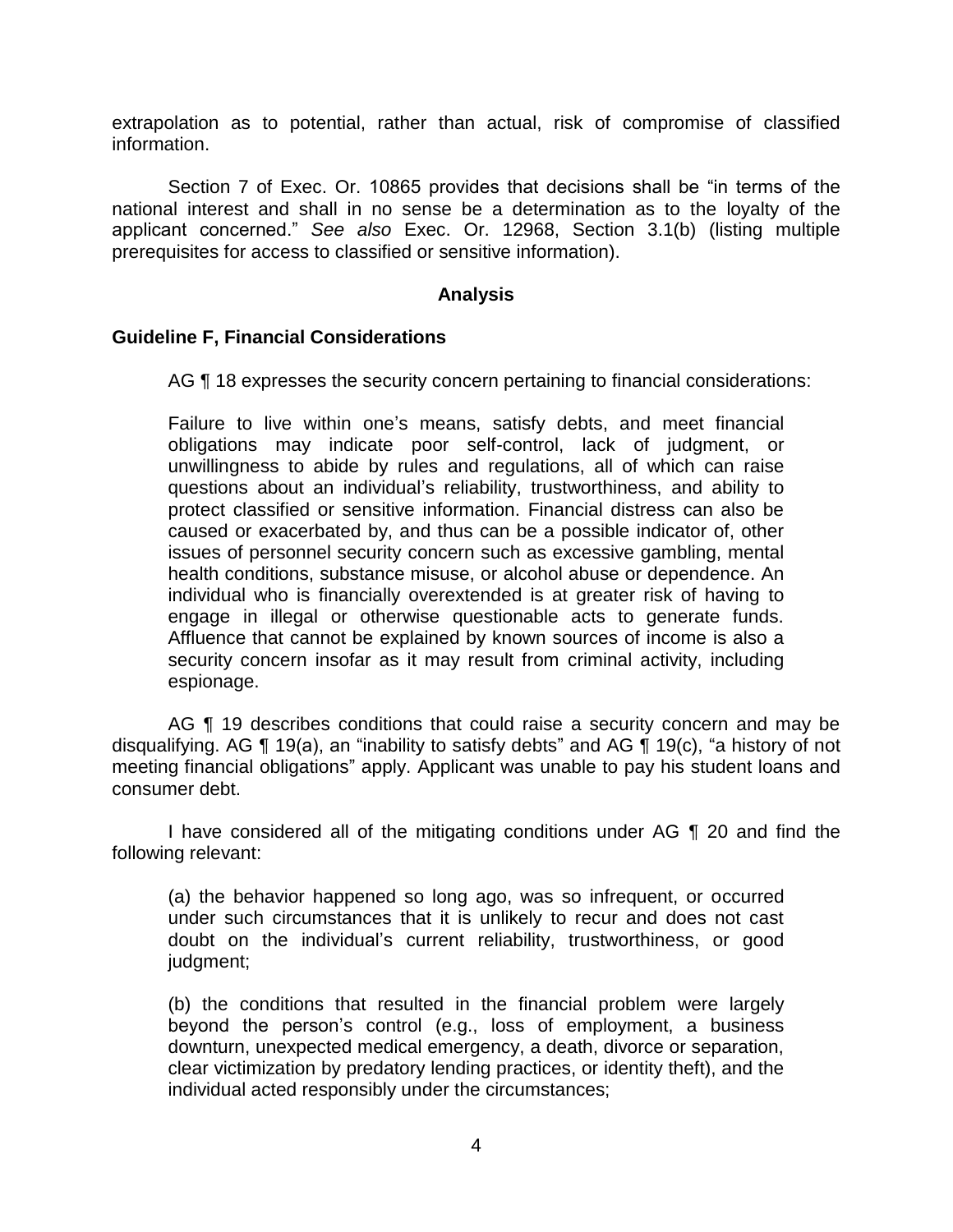(c) the individual has received or is receiving financial counseling for the problem from a legitimate and credible source, such as a non-profit credit counseling service, and there are clear indications that the problem is being resolved or is under control; and

 (d) the individual initiated and is adhering to a good-faith effort to repay overdue creditors or otherwise resolve debts.

 financial problems. For the full application of AG ¶ 20(b); however, Applicant must provide evidence that he acted responsibly under his circumstances. Applicant has not provided documentation to corroborate his claims of payment toward his delinquent student loans. He did not provide sufficient proof of any efforts he made to resolve his Conditions beyond Applicant's control, as previously discussed, contributed to his outstanding debts. AG ¶¶ 20(a) 20(b), 20(c), and 20(d) are not established.

### **Whole-Person Concept**

 Under the whole-person concept, the administrative judge must evaluate an applicant's eligibility for a security clearance by considering the totality of the applicant's conduct and all the circumstances. The administrative judge should consider the nine adjudicative process factors listed at AG ¶ 2(d):

(1) the nature, extent, and seriousness of the conduct; (2) the circumstances surrounding the conduct, to include knowledgeable participation; (3) the frequency and recency of the conduct; (4) the individual's age and maturity at the time of the conduct; (5) the extent to which participation is voluntary; (6) the presence or absence of rehabilitation and other permanent behavioral changes; (7) the motivation for the conduct; (8) the potential for pressure, coercion, exploitation, or duress; and (9) the likelihood of continuation or recurrence.

Under AG  $\P$  2(c), the ultimate determination of whether to grant eligibility for a security clearance must be an overall commonsense judgment based upon careful consideration of the guidelines and the whole-person concept. I considered the potentially disqualifying and mitigating conditions in light of all the facts and circumstances surrounding this case. Overall, the record evidence leaves me with questions and doubts about Applicant's eligibility and suitability for a security clearance. For all these reasons, I conclude that Applicant has not mitigated the financial considerations security concerns.